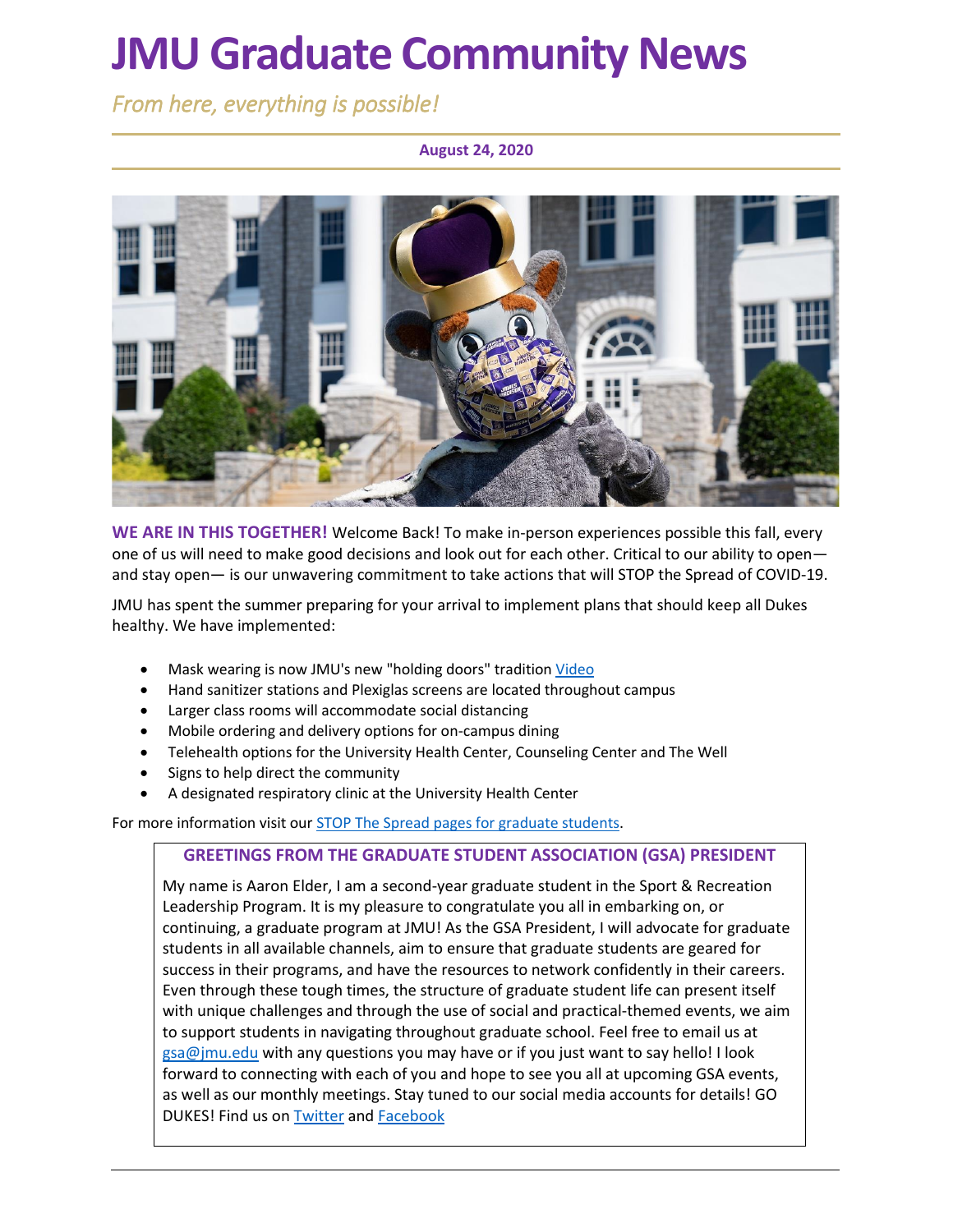**PARTICIPATE IN THRIVE.** THRIVE was started last year out of the recognition that minority graduate students were feeling especially siloed in their experience at JMU. THRIVE is an organization that is led by graduate students for other graduate students. Our goal is to provide an inclusive community, sense of belonging, and safe space for students who too often feel invalidated and overlooked. Throughout the academic year, we plan to provide support to students through mentorship, student run affinity groups, workshops, speaker series, and culturally relevant programming. We strive to ensure that students are growing both academically and personally in an authentic and brave space.

THRIVE is also currently looking for individuals to join out Student Advisory Board. This Board will work closely with the coordinator of THRIVE and operate as leaders within the organization and the Graduate school. Please email [thrive@jmu.edu](mailto:thrive@jmu.edu) to learn more.

Join us for our first **THRIVE Meet and Greet** on **Thursday, September 3, 7:00-8:00 pm**. This meeting will be held virtually via WebEX. Please e-mail [thrive@jmu.edu](mailto:thrive@jmu.edu) to receive the link. Also consider joining us for the following Affinity Group Meetings (virtually, via the same process):

- **Monday, September 7, 6:00 - 7:00** Asian American Students
- **Monday, September 7, 7:00 - 8:00** LGBTQ + Students
- **Tuesday, September 8, 7:00 - 8:00** International Students
- **Wednesday, September 9, 11:00 - 12:00** African American Students
- **Wednesday, September 9, 12:00 - 1:00** Hispanic American Students
- **Thursday, September 10, 1:00 - 2:00** Bi-racial/ Multi-racial Students



**MISSED ORIENTATION?** A new graduate student checklist is available [here.](https://www.jmu.edu/grad/current-students/orientation/new-student-checklist.shtml)

**NEED A PLACE TO STUDY?** The Graduate Lounge in Madison Hall, 4<sup>th</sup> floor can currently accommodate 25 students. The Graduate Lounge hours are: Monday-Thursday: 7:45 am to 9:00 pm, Friday: 7:45 am to 5:00 pm, Saturday and Sunday: 12:00 pm to 5:00 pm. Other study spaces can be found [here.](https://www.jmu.edu/academic-affairs/covid/study.shtml)

**RESEARCH CONTINUES DURING THE PANDEMIC** JMU's Institutional Review Board (IRB) is reviewing new protocols for in-person research. New protocols must include a plan for how procedures will be modified should schools go fully online (for research on student populations) and/or for foreseeable limitations imposed by local, state or federal agencies. New protocols should explain plans for masking, social distancing, and disinfecting, as appropriate. Ongoing protocols can be resumed but the IRB would like investigators to file a brief amendment specifying plan for modifying procedures in response to COVID. [More information](https://www.jmu.edu/researchintegrity/irb/covid-19.shtml)

**NEED A GRADUATE ASSISTANTSHIP OR A JOB?** There is currently 1 graduate assistantship, 45 student positions and 4 wage positions posted on JMU [Joblink.](https://joblink.jmu.edu/?_ga=2.134911537.1575284219.1597606930-920476218.1518451077) Note that all of these positions, including the graduate assistantships are open to full-time graduate students from all programs who have appropriate experience and interest. Additional positions are posted continuously.

**THE UPDATED STUDENT HANDBOOK** can be found at [www.jmu.edu/handbook.](http://www.jmu.edu/handbook) The Handbook includes updates of JMU's Title IX policies and procedures to conform with new guidance for the US Department of Education.

**UNIVERSITY RECREATION (UREC) REOPENS AUGUST 26!** Advanced registration is required to participate at UREC. [More information](https://www.jmu.edu/recreation/index.shtml)

**JMU HAS MANY DINING OPTIONS.** [Browse JMU's Dining Options](https://jmu.campusdish.com/)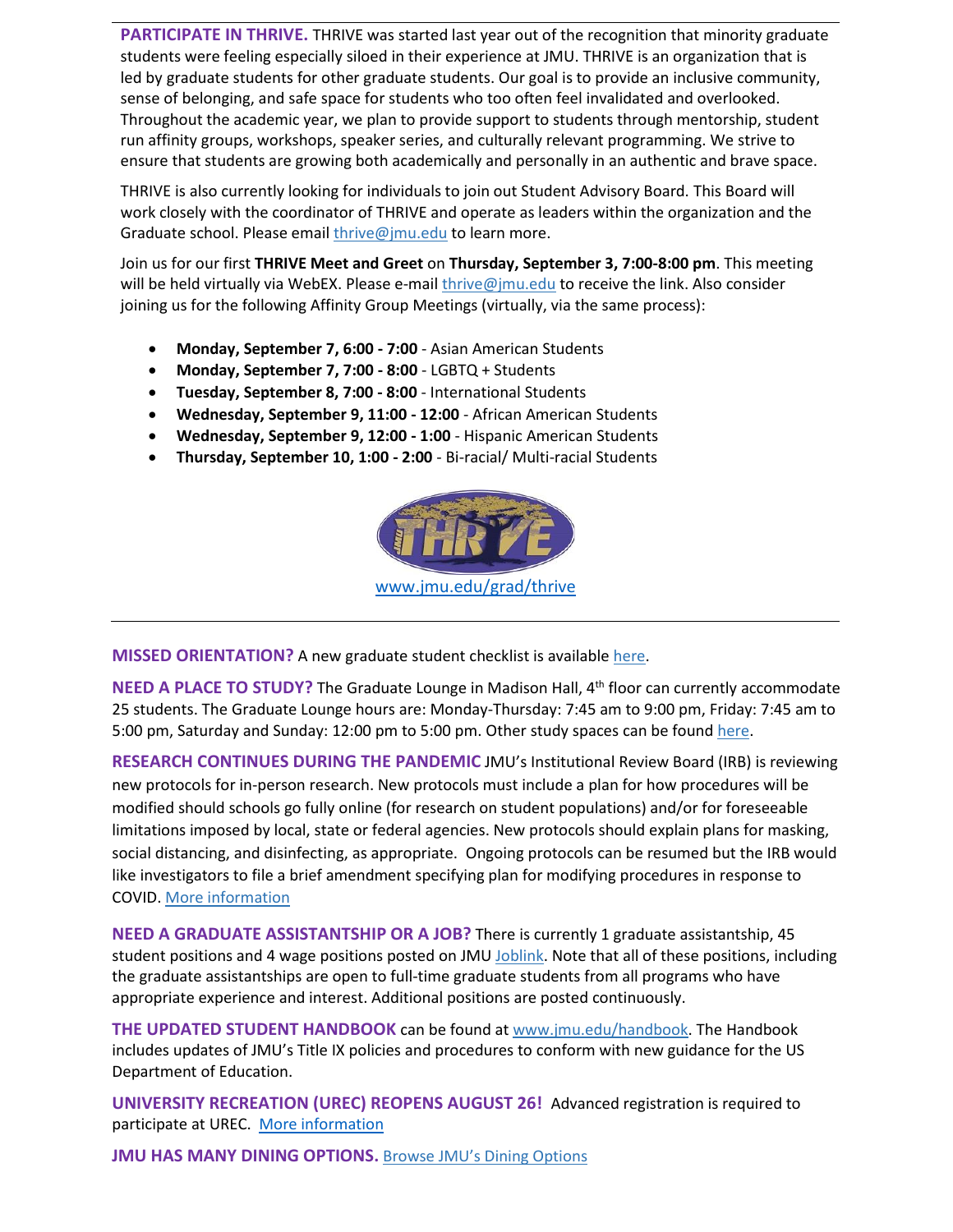### Upcoming Events

**WE HART RACIAL EQUALITY VIRTUAL 5K.** There is no better time to take action and support racial equality. Join in "Being the Change". On the anniversary of Reverend Doctor Martin Luther King Jr.'s "I Have a Dream" speech, the We Hart Racial Equality Virtual 5K will begin. All proceeds will be used to help endow a scholarship for underrepresented students studying Sport and Recreation Management at JMU. This is a **virtual event**, in which people can run/walk/roll 3.1 miles on their own, at any time, in any place, from **August 28 - September 7**. This fundraiser sponsored by Women in Sport and Recreation Management, a student organization within the Hart School. [More information](https://runsignup.com/Race/VA/Harrisonburg/WeHartRacialEquality5K)

**DUKE HALL GALLERY OF ART.** MFA graduates address ecology and gender stereotypes in a new exhibition, available online and in person. The Duke Hall Gallery of Fine Art presents exhibitions by Mallory Burrell and Danielle Romagno, two recent MFA graduates of the School of Art, Design, and Art History at James Madison University. Visit the Exhibition **August 31 – September 19.** Attend the online conversation with the artists **September 2, 6-7 pm**. [More information](https://www.jmu.edu/dukehallgallery/exhibitions-past-2020-2021/mfa2020.shtml)

## Downtown/Local Calendar

When venturing off-campus, JMU students, faculty and staff must take care to continue mask-wearing, social distancing and other safety procedures to STOP the Spread. Virginia has implemented "Phase 3" [reopening guidelines](https://www.governor.virginia.gov/media/governorvirginiagov/governor-of-virginia/pdf/Forward-Virginia-Phase-Three-Guidelines.pdf) which permit retail establishments, restaurants and other businesses to open with social distancing and other restrictions. Gatherings of more than 50 people are prohibited in the City of Harrisonburg. [More Harrisonburg Stop the Spread information](https://www.harrisonburgva.gov/novel-coronavirus) 

**THE HARRISONBURG FARMERS MARKET** is open for walk through and online ordering and pickup, Tuesdays and Saturdays from 8 am – 1 PM. [More information](https://www.harrisonburgfarmersmarket.com/)

**RUN, SWEAT, AND BEERS. Brothers Craft Brewing** hosts the 2020 event brought to you by VA Momentum. No advance registration required, 100% free other than discounted beer by Brothers Craft Brewing, after running/walking. Meet at 800 N. Main Street, Harrisonburg at 5 pm for registration. **Friday, August 28, 5-8:30 pm. Event starts at 5:30.** [More information](https://www.visitharrisonburgva.com/event/run-sweat-beers/)

**JIMMY O AT THE PURPLE WOLF.** Visit the **White Oak lavender Farm & The Purple Wolf Tasting Room,** as we welcome local musician Jimmy O. He will play music from the 50s to the 90s. **Sunday, August 30, 2-5 pm.** [More information](https://www.whiteoaklavender.com/Events/Music)

**FIRST FRIDAYS DOWNTOWN.** During the first Friday of every month, downtown venues host art exhibitions, local music, and various arts events. **Friday, September 4, 5-8 pm.** [More information](https://www.visitharrisonburgva.com/event/first-fridays-downtown-5/)

**NIGHT SKIES.** Join amateur astronomers as they present a provocative presentation on controlling light pollution as you gaze at the stars through telescopes. Held at **Big Meadows – Skyline Drive, Friday, September 11, 7:30 pm.** [More information](https://www.goshenandoah.com/activities-events/astronomy/night-skies)

**DANCE CLASSES AND MORE.** Line and Country Western Dance. Leather N' Lace Dance club, at the **Friendly City Dance Room**, 34 South Main St., Harrisonburg. **Friday, September 18, 8-10 pm.** [More](https://www.friendlycitydanceroom.com/?fbclid=IwAR3BwBiZH2pSgkqsCMoOYdmQ_e31dq4AAT_tW8FAAIEQ7sk_xwBMUcfVues)  [information](https://www.friendlycitydanceroom.com/?fbclid=IwAR3BwBiZH2pSgkqsCMoOYdmQ_e31dq4AAT_tW8FAAIEQ7sk_xwBMUcfVues)

### Graduate School Dates & Deadlines

| <b>Classes Begin</b> (semester/ $1st$ block)                                                                                                                                                | 8/26/2020 | 2 <sup>nd</sup> block 10/15/2020 |
|---------------------------------------------------------------------------------------------------------------------------------------------------------------------------------------------|-----------|----------------------------------|
| <b>Deadline to Add or Drop a Class (semester/1st block)</b><br>Withdrawing from a class after the drop deadline results in a "W" grade<br>and corresponding tuition charges, if applicable. | 9/04/2020 | 2 <sup>nd</sup> block 10/26/2020 |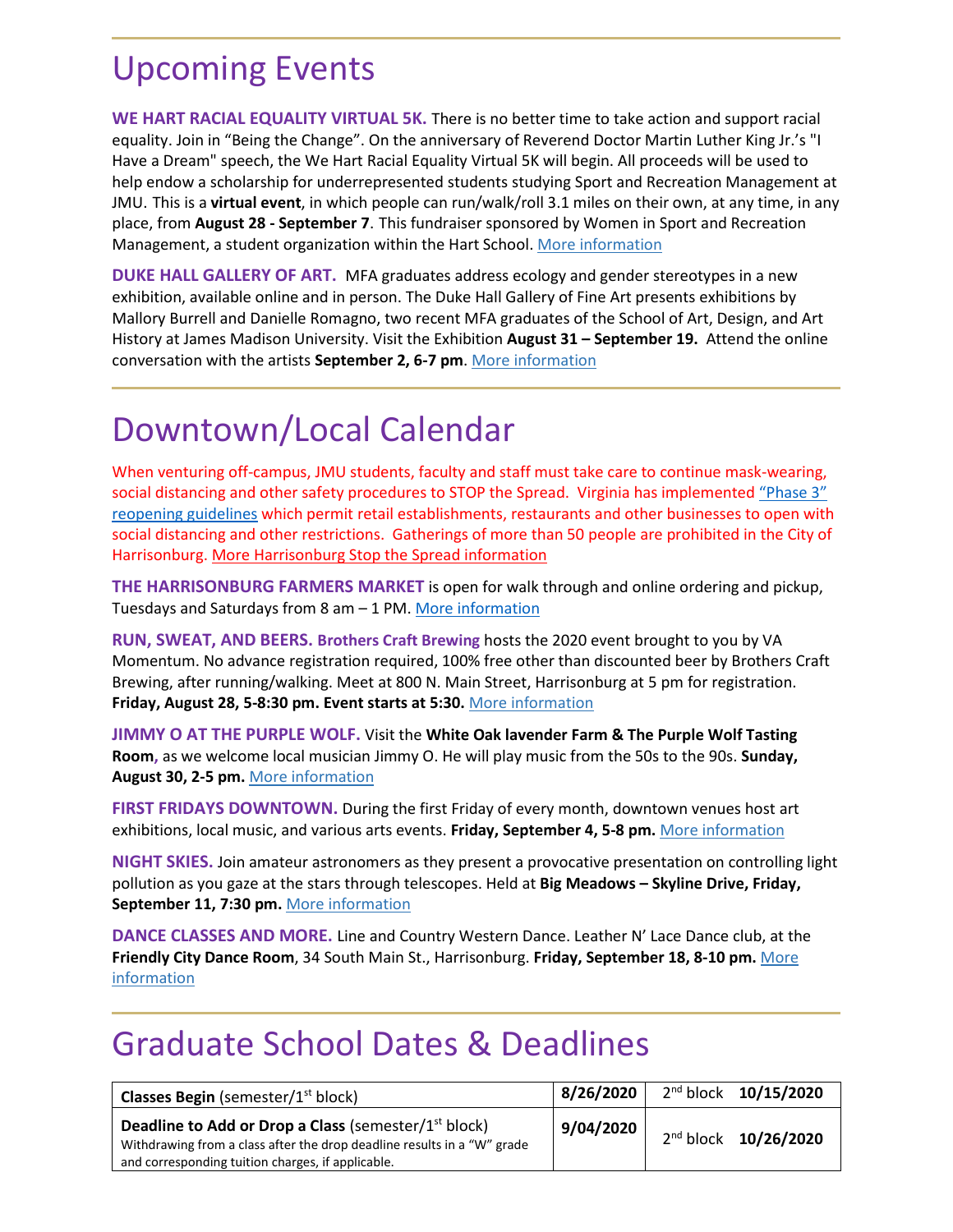| <b>Deadline to Add with Departmental Permission</b><br>The student must register for the course on MyMadison. A permission<br>only saves a seat.                   | 9/14/2020 | 2nd block 11/03/2020 |
|--------------------------------------------------------------------------------------------------------------------------------------------------------------------|-----------|----------------------|
| Deadline to Withdraw from University with Cancellation of<br><b>Tuition Charges and Refund</b><br>The student must submit a Non-returning/LOA Note to be eligible. | 9/15/2020 |                      |
| Graduate Application Submissions Open in MyMadison for<br>May and August 2021 Graduation                                                                           | 9/15/2020 |                      |

[More Dates and Deadlines](https://www.jmu.edu/grad/grad-community/index.shtml)

# Tips from TGS (The Graduate School)

The Student Handbook. It is the responsibility of every student to know and follow the policies outlined in the JMU Student Handbook along with federal, state, and local laws. [Student Handbook](https://www.jmu.edu/osarp/handbook/index.shtml)

**Graduate Polices.** You are responsible to read and follow the graduate policies set forth in th[e Graduate](http://jmu.edu/catalog)  [Catalog.](http://jmu.edu/catalog) Important information regarding degree progress, including rules for successful progression and continuous enrollment are also on the [Graduate School website.](http://www.jmu.edu/grad/current-students/degree-progress/beginning.shtml) Some temporary policies are currently in force due to COVID-19. [Temporary Policies](https://www.jmu.edu/grad/temporary-graduate-school-policies.shtml)

**Approval of a Thesis or Dissertation Committee.** Students who are completing these sorts of projects must submit a signed approval form to The Graduate School by the second week of the semester in which the student first registers for thesis or dissertation credits. [Approval form](https://www.jmu.edu/grad/_files/CommitteeApprovalForm2017-18.pdf)

**Monitor your Dukes E-Mail account!** Official information is sent to each student's officia[l Dukes e-mail](http://www.jmu.edu/computing/helpdesk/selfhelp/DukesEmail.shtml)  [account.](http://www.jmu.edu/computing/helpdesk/selfhelp/DukesEmail.shtml) Check your @dukes.jmu.edu e-mail account on a regular basis.

**Monitor [MyMadison!](http://mymadison.jmu.edu/)** The *Student Center* i[n MyMadison](http://mymadison.jmu.edu/) is where you will find advising information, register for classes, and where you can view "*To Do Items"* that will keep you on track towards graduation. Use the Student Center to update your mailing address and cell phone number. It is *your responsibility* to maintain accurate contact information. Check your account regularly. Don't miss important information!

#### **Essential Links:**

- [Graduate School Website](http://www.jmu.edu/grad)
- [Graduate Catalog with Graduate Policies](http://www.jmu.edu/catalog/index.shtml)
- [JMU Student Handbook](https://www.jmu.edu/osarp/handbook/index.shtml)
- **•** [Forms for Graduate Students](http://www.jmu.edu/grad/current-students/graduate-forms.shtml)
- **•** [Thesis Guidelines](http://www.jmu.edu/grad/current-students/thesis-dissertation/information.shtml)
- [Financial Aid](http://www.jmu.edu/finaid/sap.shtml)

**Have Questions?** Please contact the following person if you have questions regarding:

| Thesis/Dissertations                            | Laura Ryman (rymanle@jmu.edu)     |  |
|-------------------------------------------------|-----------------------------------|--|
| Assistantships/Scholarships                     | Boris Escalona (escalobd@jmu.edu) |  |
| Graduation/Commencement/Transfer of Credit      | Kathryn Brown (wendelkt@jmu.edu)  |  |
| <b>Continuous Enrollment (Current Students)</b> | Laura Ryman (rymanle@jmu.edu)     |  |
| Initial Enrollment (Unable to Begin Program)    | Sheree Will (willsa@jmu.edu)      |  |
| <b>General Questions</b>                        | Pamela Bell (grad@jmu.edu)        |  |

We welcome suggestions for this newsletter, including events and opportunities. Please send your submission to [grad@jmu.edu](mailto:grad@jmu.edu).

\_\_\_\_\_\_\_\_\_\_\_\_\_\_\_\_\_\_\_\_\_\_\_\_\_\_\_\_\_\_\_\_\_